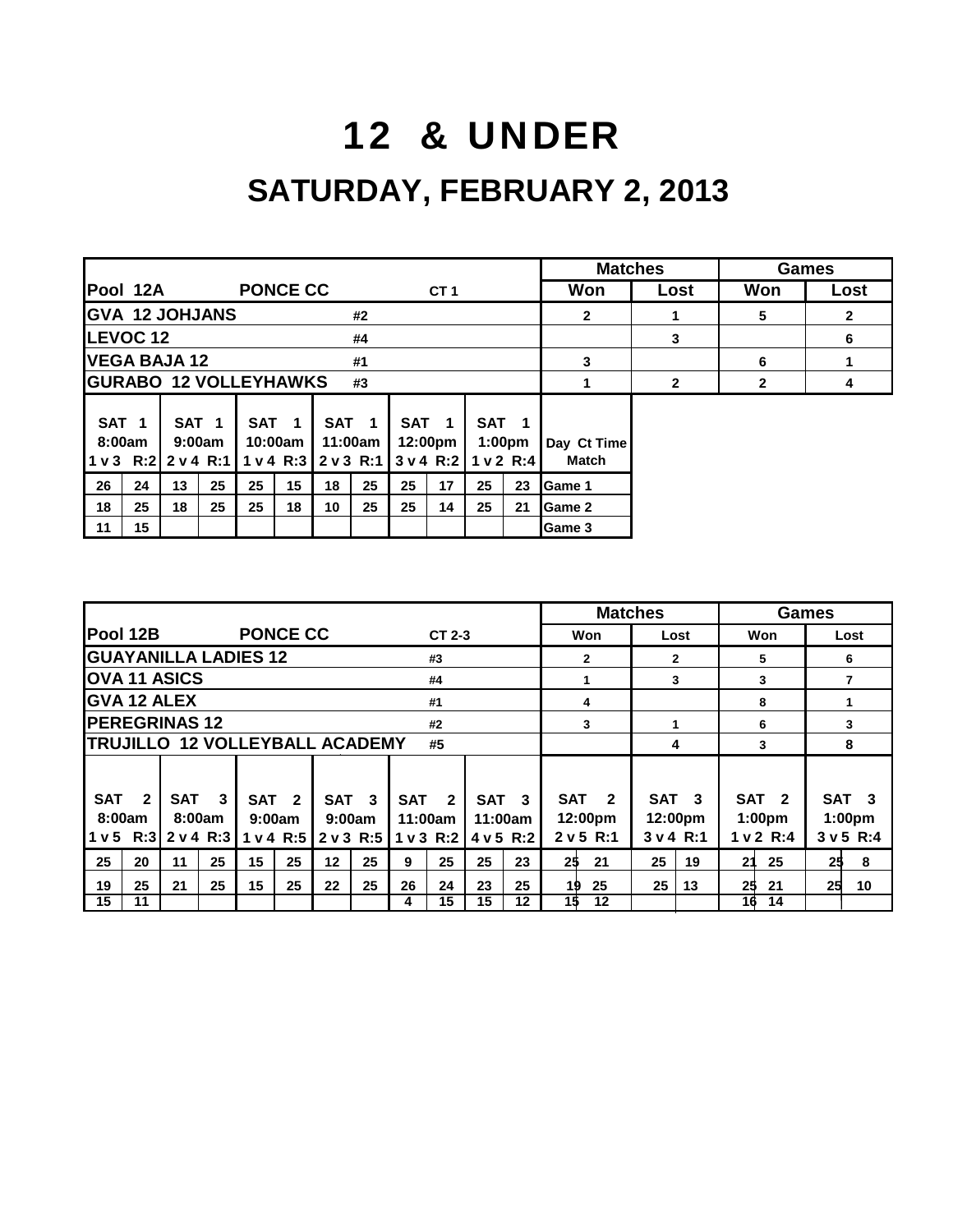#### **12 & Under Gold Bracket PONCE CONVENTION CENTER**



#### **ALL TEAMS THAT LOSE STAY TO REFEREE THE NEXT MATCH**





#### **ALL TEAMS THAT LOSE STAY TO REFEREE THE NEXT MATCH**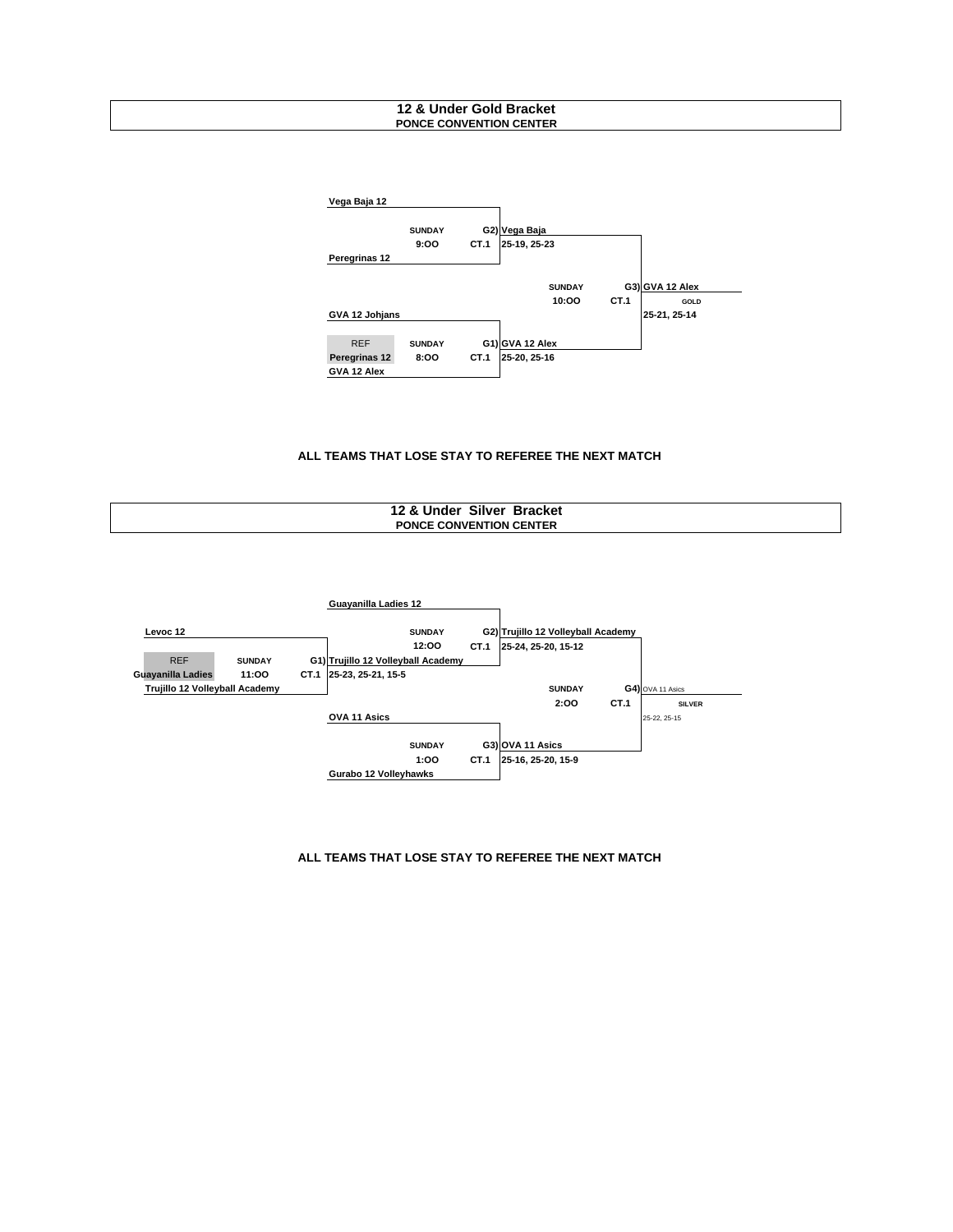# 13 & UNDER **SATURDAY, FEBRUARY 2, 2013**

|                                                                                |                                        |    |                 |                 |                    |         |       |            |                 |    |                                        | <b>Matches</b>              |              |              | Games          |
|--------------------------------------------------------------------------------|----------------------------------------|----|-----------------|-----------------|--------------------|---------|-------|------------|-----------------|----|----------------------------------------|-----------------------------|--------------|--------------|----------------|
| lPool 13A                                                                      |                                        |    |                 | <b>PONCE CC</b> |                    |         |       |            | CT <sub>4</sub> |    |                                        | Won                         | Lost         | Won          | Lost           |
|                                                                                | <b>BORINQUEN COQUI 13F DANNY</b><br>#1 |    |                 |                 |                    |         |       |            |                 |    | 3                                      |                             | 6            |              |                |
| <b>IVB RAGS 13 XTREME</b>                                                      |                                        |    |                 |                 |                    |         |       | #3         |                 |    |                                        |                             | $\mathbf{2}$ | $\mathbf{2}$ | 4              |
| <b>VAQUERAS 13-2</b>                                                           |                                        |    |                 |                 |                    |         |       | #2         |                 |    |                                        | $\mathbf{2}$                | 1            | 4            | $\overline{2}$ |
| <b>GVA DAINY</b>                                                               |                                        |    |                 |                 |                    |         |       | #4         |                 |    |                                        |                             | 3            |              | 6              |
| SAT 4<br>8:00am<br>1 v 3 R:2 2 v 4 R:1 1 v 4 R:3 2 v 3 R:1 3 v 4 R:2 1 v 2 R:4 |                                        |    | SAT 4<br>9:00am |                 | SAT 4<br>10:00am l | 11:00am | SAT 4 | <b>SAT</b> | 4<br>12:00pm    |    | SAT <sub>4</sub><br>1:00 <sub>pm</sub> | Day Ct Time<br><b>Match</b> |              |              |                |
| 25                                                                             | 10                                     | 25 | 10              | 25              | 6                  | 22      | 25    | 27         | 25              | 25 | 14                                     | Game 1                      |              |              |                |
| 25                                                                             | 21                                     | 25 | 11              | 25              | 11                 | 21      | 25    | 25         | 14              | 25 | 8                                      | <b>Game 2</b>               |              |              |                |
|                                                                                |                                        |    |                 |                 |                    |         |       |            |                 |    |                                        | <b>Game 3</b>               |              |              |                |

|                                                                                                                   |          |                                                 |                 |                                         |                     |                             |                                         |                 |                                                          |                | <b>Matches</b>                                            |              |              | Games        |
|-------------------------------------------------------------------------------------------------------------------|----------|-------------------------------------------------|-----------------|-----------------------------------------|---------------------|-----------------------------|-----------------------------------------|-----------------|----------------------------------------------------------|----------------|-----------------------------------------------------------|--------------|--------------|--------------|
| Pool 13B                                                                                                          |          |                                                 | <b>PONCE CC</b> |                                         |                     |                             |                                         | CT <sub>5</sub> |                                                          |                | Won                                                       | Lost         | Won          | Lost         |
| <b>OVA 13 ASICS</b>                                                                                               |          |                                                 |                 |                                         |                     |                             |                                         |                 | #1                                                       |                | 3                                                         |              | 6            |              |
| <b>GVA YARELIS 13</b>                                                                                             |          |                                                 |                 |                                         |                     |                             |                                         |                 | #2                                                       |                | $\mathbf{2}$                                              |              | 5            | $\mathbf{2}$ |
| <b>BORINQUEN COQUI 13 CARLOS JIMENEZ</b>                                                                          |          |                                                 |                 |                                         |                     |                             |                                         |                 | #3                                                       |                |                                                           | $\mathbf{2}$ | $\mathbf{2}$ | 4            |
| <b>BORINQUEN COQUI EDUARD 13F</b>                                                                                 |          |                                                 |                 |                                         |                     |                             |                                         |                 | #4                                                       |                |                                                           | 3            |              | 6            |
| SAT <sub>5</sub><br>8:00am<br>1 v 3 R:2 2 v 4 R:1 1 v 4 R:3 2 v 3 R:1 3 v 4 R:2 1 v 2 R:4<br>25<br>14<br>25<br>14 | 25<br>25 | SAT <sub>5</sub><br>9:00am<br>$\mathbf{2}$<br>7 | 25<br>25        | SAT <sub>5</sub><br>10:00am l<br>7<br>9 | 11:00am<br>25<br>25 | SAT <sub>5</sub><br>9<br>22 | SAT <sub>5</sub><br>12:00pm<br>25<br>25 | 15<br>16        | SAT <sub>5</sub><br>1:00 <sub>pm</sub><br>25<br>14<br>16 | 20<br>25<br>14 | Day Ct Time<br><b>Match</b><br>Game 1<br>Game 2<br>Game 3 |              |              |              |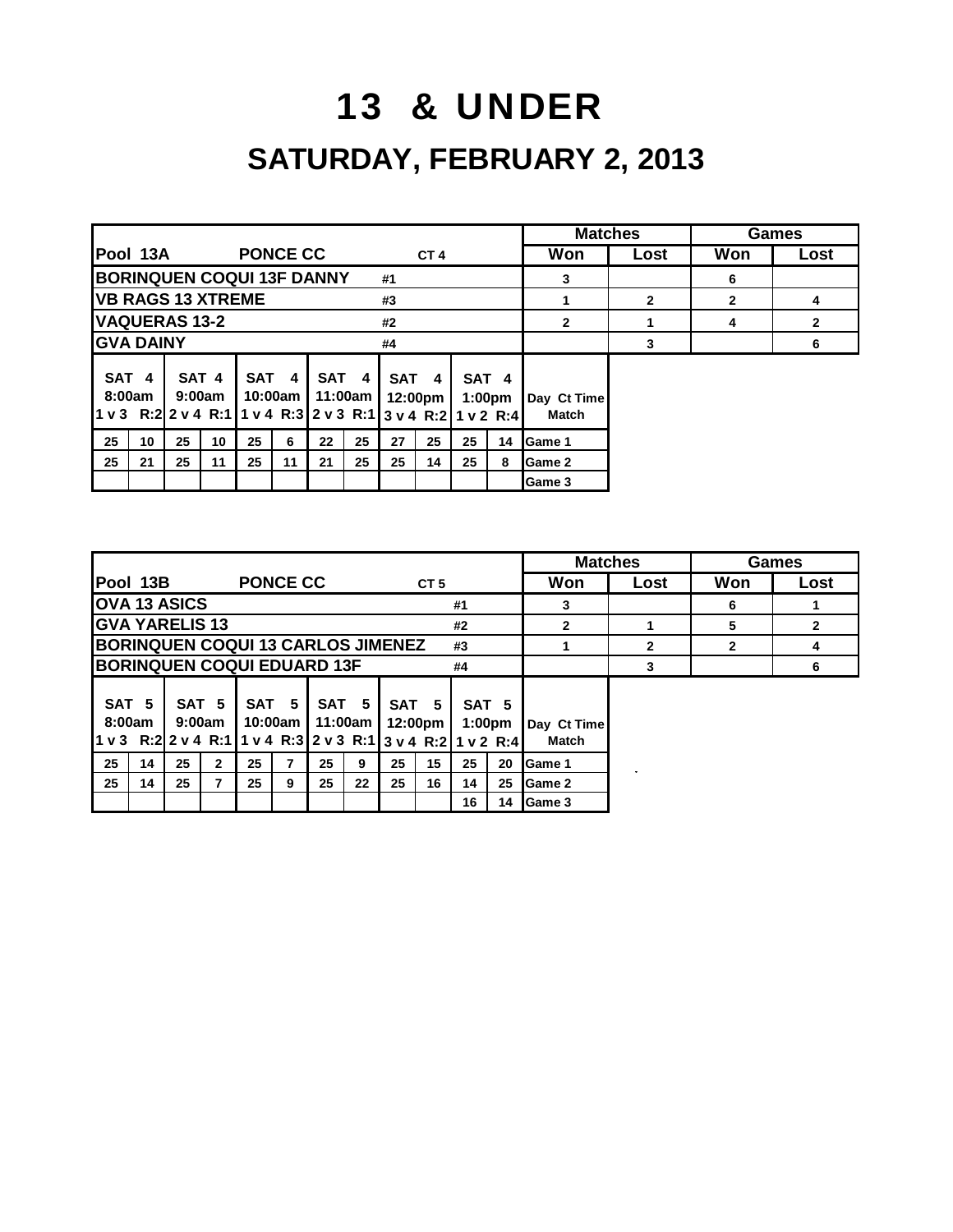#### **13 & Under Gold Bracket PONCE CONVENTION CENTER**



#### **ALL TEAMS THAT LOSE STAY TO REFEREE THE NEXT MATCH**

| 13 & Under Silver Bracket      |  |
|--------------------------------|--|
| <b>PONCE CONVENTION CENTER</b> |  |



#### **ALL TEAMS THAT LOSE STAY TO REFEREE THE NEXT MATCH**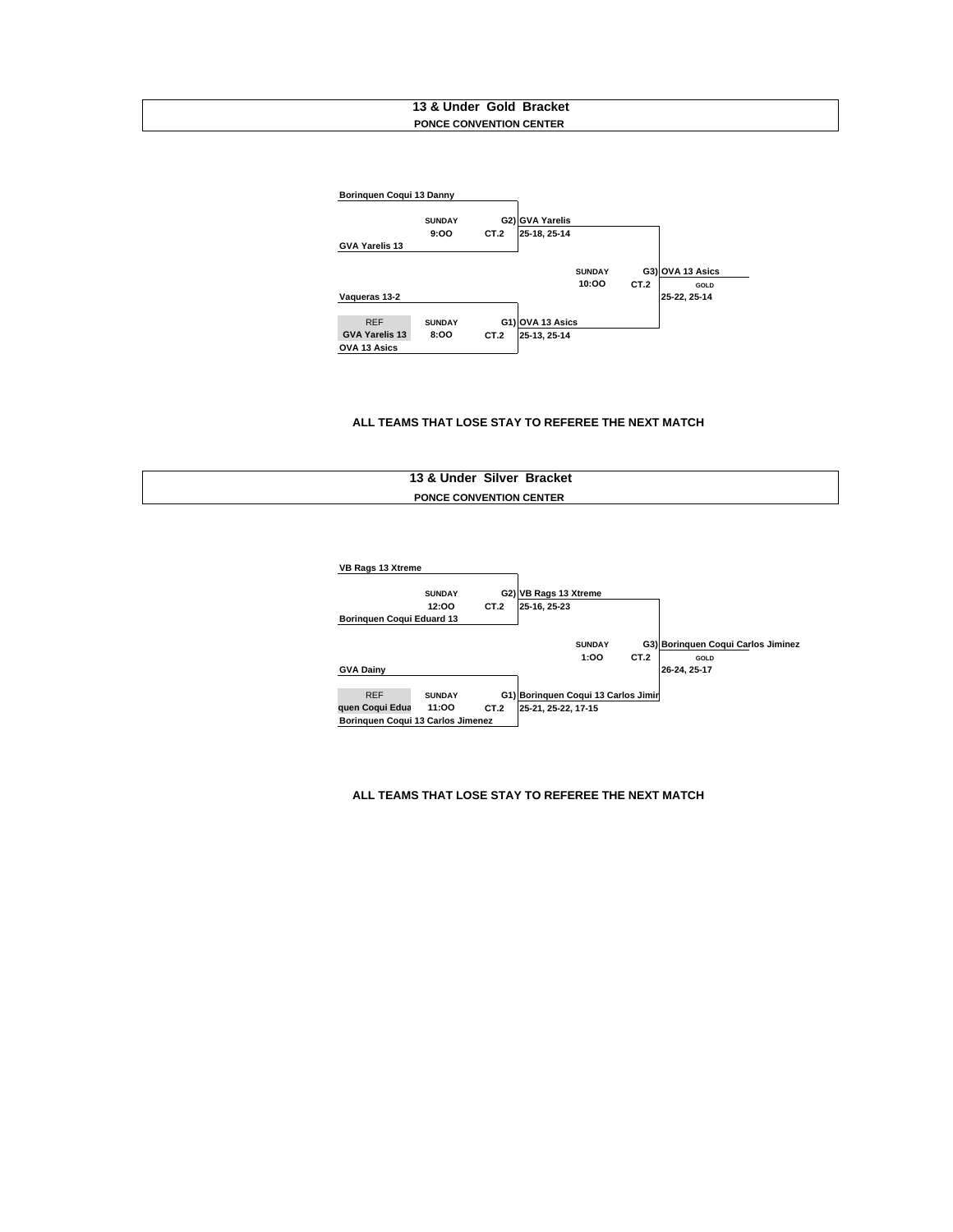### 14 & UNDER

### **SATURDAY, FEBRUARY 2, 2013**

|                                                                         |                                  |    |                                        |                  |                    |                                         |        |                  |                                      |    |                                         | <b>Matches</b>       |                | Games          |                |
|-------------------------------------------------------------------------|----------------------------------|----|----------------------------------------|------------------|--------------------|-----------------------------------------|--------|------------------|--------------------------------------|----|-----------------------------------------|----------------------|----------------|----------------|----------------|
| lPool 14A                                                               |                                  |    |                                        | <b>PONCE CC</b>  |                    |                                         |        |                  | CT <sub>1</sub>                      |    |                                         | Won                  | Lost           | Won            | Lost           |
|                                                                         | <b>BORINQUEN COQUI 14F ROSSY</b> |    |                                        |                  |                    |                                         |        |                  |                                      | #1 |                                         | 3                    |                | 6              |                |
| <b>VEGA BAJA 14</b>                                                     |                                  |    |                                        |                  |                    |                                         |        |                  | #3                                   |    |                                         | 1                    | $\overline{2}$ | $\overline{2}$ | 4              |
| <b>BORINQUEN COQUI 14F STEVEN</b>                                       |                                  |    |                                        |                  |                    |                                         |        |                  |                                      | #2 |                                         | $\overline{2}$       |                | 4              | $\overline{2}$ |
| <b>PEREGRINAS HORMIGUEROS 14</b>                                        |                                  |    |                                        |                  |                    |                                         |        |                  |                                      | #4 |                                         |                      | 3              |                | 6              |
| SAT <sub>1</sub><br>2:00 <sub>pm</sub><br>$1 \vee 3$ R:2 $2 \vee 4$ R:1 |                                  |    | SAT <sub>1</sub><br>3:00 <sub>pm</sub> | SAT <sub>1</sub> | 4:00 <sub>pm</sub> | SAT <sub>1</sub><br>1 v 4 R:3 2 v 3 R:1 | 5:00pm | SAT <sub>1</sub> | 6:00 <sub>pm</sub><br>$3 \vee 4$ R:2 |    | SAT <sub>1</sub><br>7:00pm<br>1 v 2 R:4 | Day Ct Time<br>Match |                | <b>PM WAVE</b> |                |
| 25                                                                      | 17                               | 25 | 16                                     | 25               | 15                 | 23                                      | 25     | 25               | 10                                   | 25 | 16                                      | Game 1               |                |                |                |
| 25                                                                      | 16                               | 25 | 14                                     | 25               | 11                 | 22                                      | 25     | 25               | 14                                   | 25 | 22                                      | <b>Game 2</b>        |                |                |                |
|                                                                         |                                  |    |                                        |                  |                    |                                         |        |                  |                                      |    |                                         | Game 3               |                |                |                |

|                                                           |    |                            |                 |                  |       |         |    |                  |                                         |                                        | <b>Matches</b>              |              | Games          |      |
|-----------------------------------------------------------|----|----------------------------|-----------------|------------------|-------|---------|----|------------------|-----------------------------------------|----------------------------------------|-----------------------------|--------------|----------------|------|
| Pool 14B                                                  |    |                            | <b>PONCE CC</b> |                  |       |         |    | CT <sub>6</sub>  |                                         |                                        | Won                         | Lost         | Won            | Lost |
| <b>VAQUERAS 141</b>                                       |    |                            |                 |                  |       |         |    |                  | #1                                      |                                        | 3                           |              | 6              |      |
| <b>LEVOC 14 MARCOS</b>                                    |    |                            |                 |                  |       |         |    |                  | #3                                      |                                        | 1                           | $\mathbf{2}$ | 3              | 5    |
| <b>IBEACHES 14 NATIONAL</b>                               |    |                            |                 |                  |       |         |    |                  | #2                                      |                                        | $\mathbf{2}$                |              | 4              | 4    |
| BORINQUEN COQUI 14F DAMARY'S DIANA                        |    |                            |                 |                  |       |         |    |                  | #4                                      |                                        |                             | 3            | $\mathbf{2}$   | 6    |
| SAT <sub>6</sub><br>8:00am<br> 1 v 3   R:2    2 v 4   R:1 |    | SAT <sub>6</sub><br>9:00am |                 | SAT 6<br>10:00am | SAT 6 | 11:00am |    | SAT 6<br>12:00pm | 1 v 4 R:3 2 v 3 R:1 3 v 4 R:2 1 v 2 R:4 | SAT <sub>6</sub><br>1:00 <sub>pm</sub> | Day Ct Time<br><b>Match</b> |              | <b>AM WAVE</b> |      |
| 25<br>17                                                  | 16 | 25                         | 25              | 9                | 22    | 25      | 17 | 25               | 27                                      | 25                                     | Game 1                      |              |                |      |
| 25<br>22                                                  | 25 | 13                         | 25              | 13               | 25    | 20      | 25 | 16               | 25                                      | 17                                     | Game 2                      |              |                |      |
|                                                           | 15 | 10                         |                 |                  | 12    | 15      | 15 | 11               |                                         |                                        | Game 3                      |              |                |      |